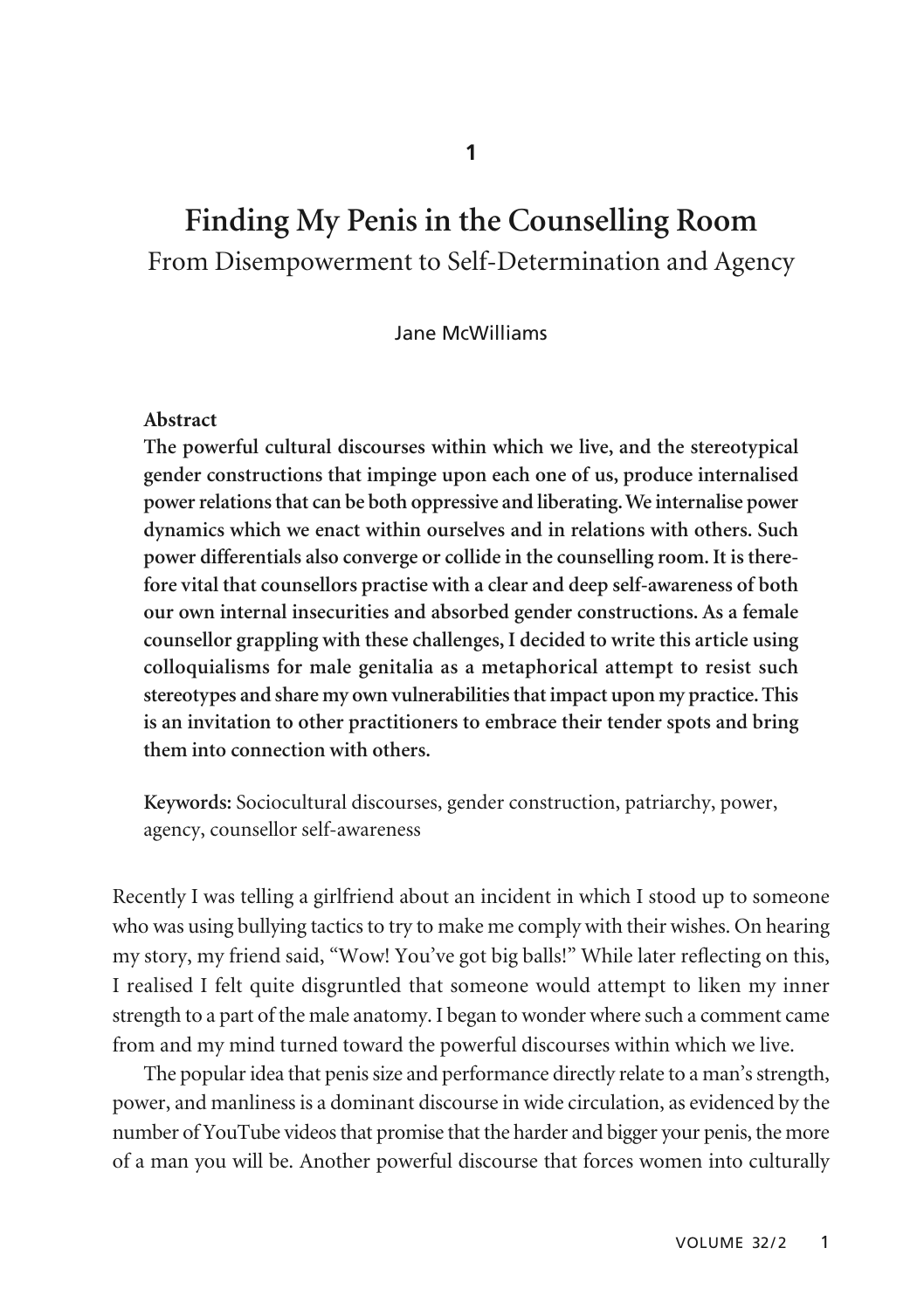acceptable feminine behaviour is the idea that we should be docile, compliant, and submissive. The concept of a "powerful woman" is often associated with being a "bitch" (Brown, 2008, p. 24), or if a woman openly expresses anger she is seen as unladylike and, if aiming this at a man, she is called a witch, a man-hater or a nag (Lerner, 2004). I find it interesting that when a woman shows power or strength, she is often described as being like a man, or at least a man's appendage.

However, the idea of having a penis and balls was somehow quite enlightening, as it drew me to consider my own internalised gender constructions, particularly my own femininity and whether, from a psychodynamic viewpoint, I have any "masculine parts." In the same way that discursive practices reproduce culturally dominant discourses, they can also produce resistance to that domination (Gaddis, Kotzé, & Crocket, 2007). I therefore decided that the term "penis," used as a metaphor for my own power or strength (or "masculine part"), is an apt way to attempt to resist such stereotypes. It is also an empowering way to write about a specific fear I have as a counsellor, which affects my work with some clients and is the topic of this article.

#### **What scares me?**

While I enjoy working with most female clients, I find I am sometimes challenged when it comes to working with men. My history with heterosexual men, which I will discuss shortly, has been the cause of much anxiety and fear not only in my personal life but in the counselling room as well. Power and control have been used as tactics to force me to submit to these men throughout my life and so the topic of power is the focus of this article.

As a believer that we should face our fears and allow them to help us to grow, I have consistently attempted to work on this issue since I discovered it. Personally, I am learning to stand up for myself and not allow men to treat me this way, while professionally I have chosen to continue challenging myself and am determined to grow by working with men. I address any countertransference that arises by taking it to supervision. Clarkson (2004) points out two different types of countertransference— "reactive countertransference," where a counsellor reacts to a client's own projections, feelings and/or behaviour, and "proactive countertransference," where the counsellor's own unresolved conflicts intrude into the therapeutic relationship (p. 93). Indeed, I find I need to address both of these in my practice. However, proactive countertransference is triggered within me more often, and I find during those times that I suffer what Culbertson (2004) more literally experiences—the disappearance of my "penis" in the therapy room.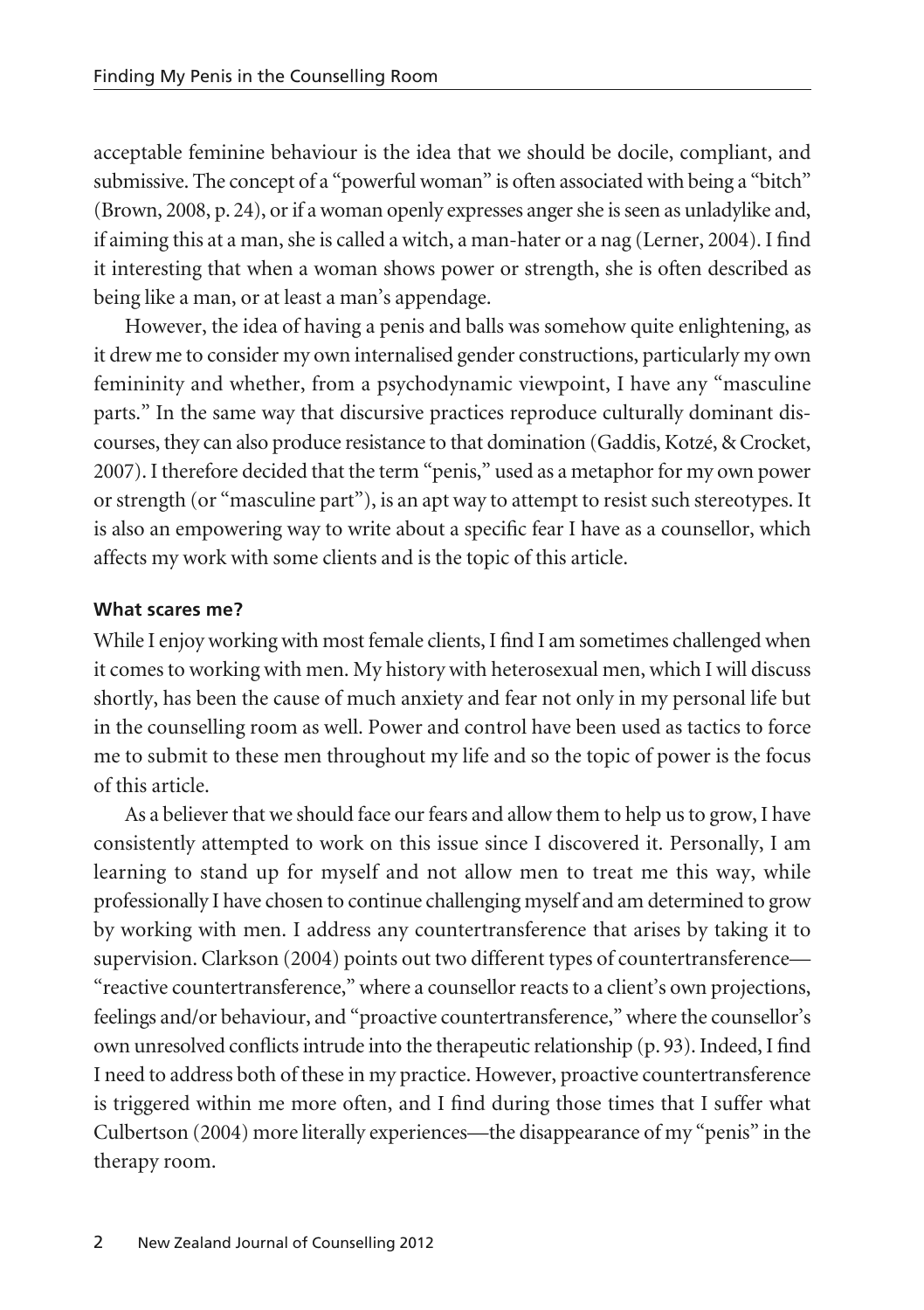### **My story**

In early childhood my parents divorced, which resulted in a deep loss of attachment for both my father and myself. Complex issues prevented us from re-establishing a close relationship until years later. The reproduction of powerful discourses of both masculinity and femininity, established from familial history and current sociocultural expectations, affected our relationship. For instance, "men should not show weakness and vulnerability," "women should act with decorum," and "children should be seen and not heard" were common discourses that influenced us both, making it difficult for us to connect in the way we desired.

Because of this relational deficit, I looked to boys to meet my needs for affection. Many of these young men only wanted sex and used forms of power and control to try to obtain it. Later, in my first job as a receptionist, my boss stood behind me when I was working at the computer late one evening and attempted to touch my breasts. The following week, when we were driving to a meeting, he attempted to attack me sexually. By this stage, I was beginning to see men as both powerful and unsafe.

My experience of certain church pastors also added to my growing distrust in men and fear of their power. Dominant Christian discourses said I should be submissive to all men, and especially subservient to church leaders. Women were to be quiet, dress appropriately, live in submission to their husbands, and be the bearers of many children. A pastor told me, when observing my adolescent, sanguine behaviour, "You need to get married and have ten strapping lads. That will sort you out." I was publicly shamed at a youth-group meeting when we were told never to marry anyone from a divorced home. I was also disciplined by leaders after one of the young men told them that *I* had given *him* an erection because of the way I dressed.

Marriage, too, became a familiar repeat scenario of the same dominant discourses and treatment. Socialised not to be vulnerable or show weakness, and always to remain in control, my husband shied away from intimacy. My beliefs that women should submit and always please their husbands prevented me from calling for change. We had both suffered from the 20 years of psychological abuse and tactics of power and control that were used to ensure compliance with the norms.

The effect of these experiences was a combination of emotional and mental anguish, spiritual guilt, and loss of confidence which resulted in destructive behaviours of addiction and phobia. A lot of time spent dealing with this in therapy, as well as several writers (e.g., Bancroft, 2002; Douglas, 1994; Miller, 2007), helped me to heal. The main effect, however, was what I call "the erosion of self." I experienced this as a slow erosion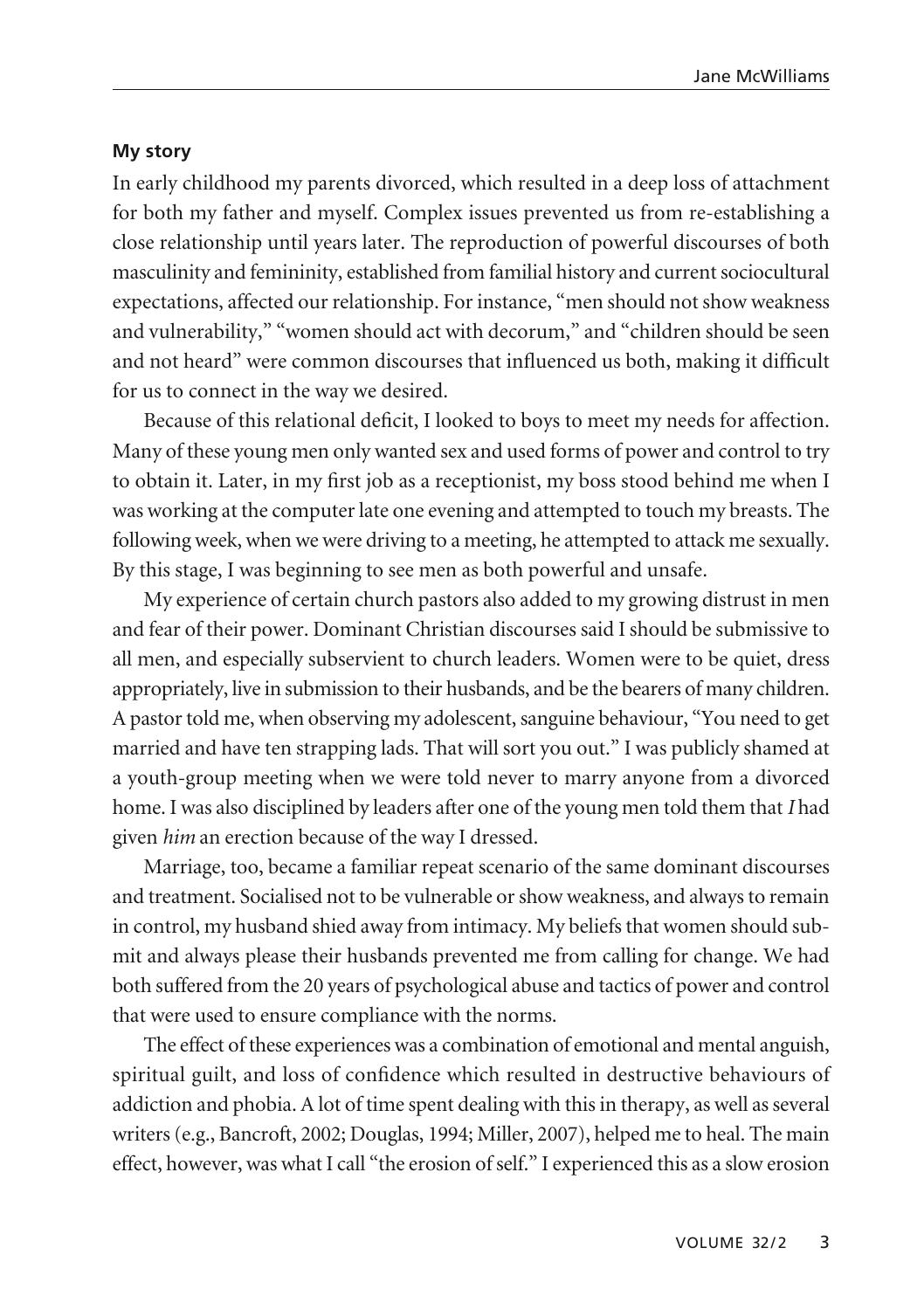of my choices, opinions, feelings, and confidence, with each abusive cycle resulting in more hopelessness and a deepened sense of giving up my authentic self. I lost my voice and felt completely disempowered (or dismembered). Whenever I was around men I felt fearful, and also highly anxious if I had to speak to them. Most often, I silenced myself when in their company. My natural reaction was to yield to whatever they wanted, and I was left with little sense of self, little strength, and suppression of my own "masculine part"—my power.

My story reveals the multiple, complex inter- and intra-personal processes at work throughout these years and the deep impact of both familial and wider sociocultural discourses on the way I viewed myself, both as a being and as a woman, and on my behaviours, particularly when with men. Gaddis, Kotzé, and Crocket (2007) tell us these sorts of interactions can have the effect of "essentialising" experience, or treating it as "unquestionable truth," and that these internalised "essentialist gender ideas" cannot be escaped by any of us (p. 37). Indeed, I believed that the discourses that "men are more powerful than women," "all men want is sex," and "women should submit to men" were true. These discourses affected my behaviour greatly when I was around men until I began the arduous task of challenging them and deconstructing who I had become.

#### **Power**

In Hertzberg's (1996) terms, the patriarchal society we live in "produces inter-locking webs of power-based relationships" (p. 129). She drew attention to the many different ways in which we internalise these relationships, depending on our position in our familial and wider culture. Each of us internalises both oppression and privilege, and these dynamics influence how we see ourselves, others, and our world and are "played out" within our own self and in our relations with others (p. 130). I especially relate to what Hertzberg (1996) calls "the dynamics of empowerment" and "powerlessness" (p. 130). When around "strong" men, I felt powerless. When around "weak" women, I felt more powerful. What this reveals is that, in both cases, I was caught in a dynamic of powerlessness rather than being in charge of my own agency, of which I write more later.

Brown (2008) defines "power over" as a form of social control, rather than as an entity we possess and can give to, or take from, someone. She believes social power "forces us into gender straitjackets, then convinces us that we put them on ourselves and that we enjoy wearing them" (p. 24). The tendency to view power as a "powerful–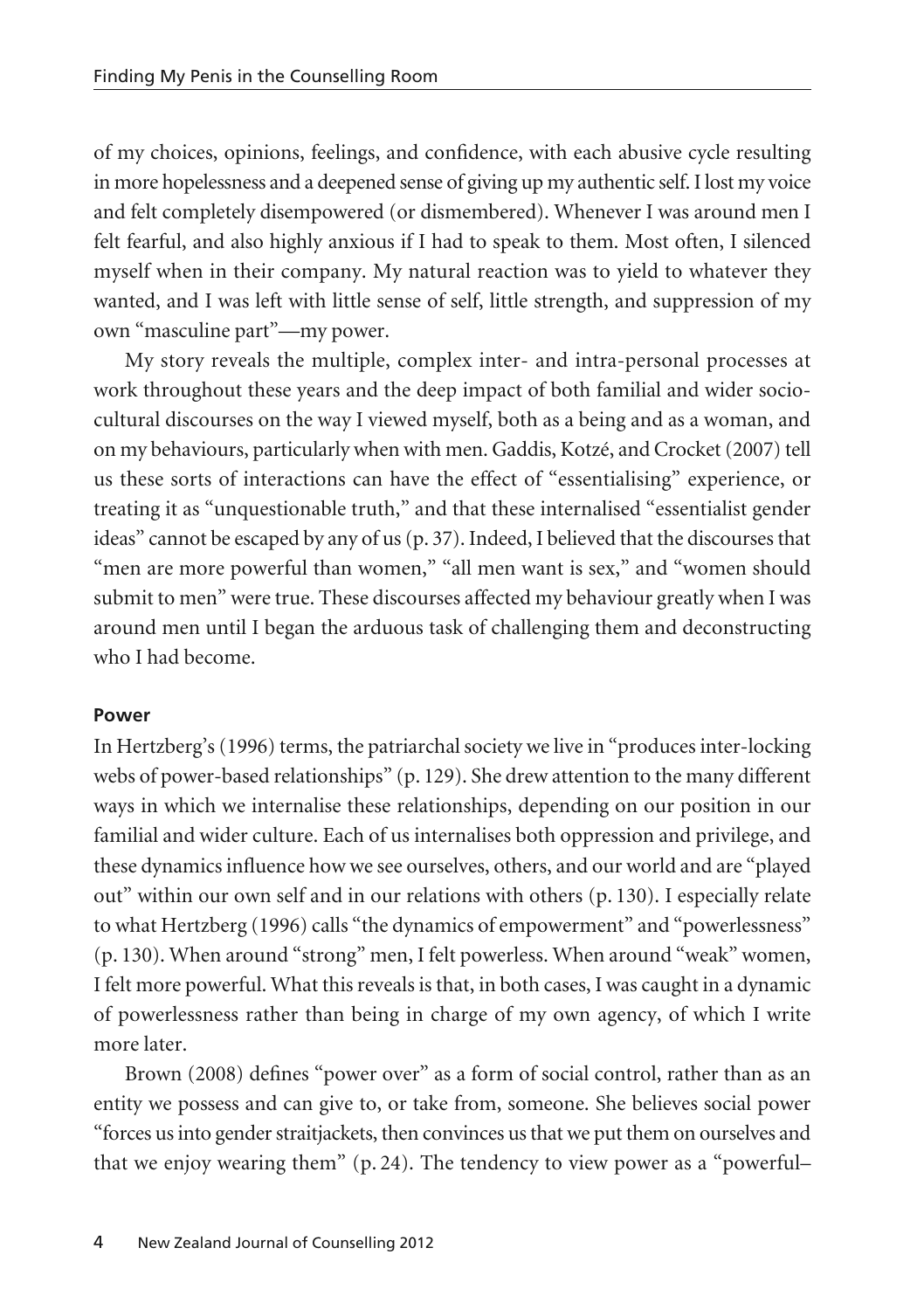powerless dichotomy" in itself may "disempower and marginalise clients" (Pease, 2002, p. 138). In this dualistic way of thinking, counsellors may believe *they* hold the power to empower clients. Instead, all people have a "capacity for inner power" and therefore have the ability to develop "power against" through resistance (Pease, 2002, p. 139).

Other postmodernist writers also hold to the Foucauldian idea of power as being exercised rather than possessed. To Foucault, power is both relational and productive (Foucault, 1980). Cooper (1994) agrees that power should be conceptualised as both positive and productive, for it "shapes, creates and transforms social relations, practices and…processes" (p. 437). Seen in this way, the ubiquitous nature of power suggests the possibility for social change, even when it is not used that way. Central to all social relations and practices, it can be both "oppressive" and "liberatory" (p. 435). Discussing "disciplinary power," or power that regulates human life and imposes certain behaviours, Gavey (1992, p. 327) agrees with Foucault that power is not a unitary force operating independently of humans or only from a hegemonic repression. Rather, power can be "positive" as it produces "meanings, desires, behaviours, [and] practices" (p. 327). This view, Gavey believes, allows women to understand our complicity with male dominance as part of a process of "our own subjugation" through disciplinary regulation (pp. 327–328).

Both Gavey (1992) and Cooper (1994) identified the technique of the panopticon as key in the construction of power. Sociocultural disciplinary power regulates and normalises subjects until they become self-policing, watching everything they say and do in order to comply with the norms (Gavey, 1992). Cooper (1994) calls this a woman's "internalisation of the view of the 'other' to produce self-monitoring subjects" (p. 437). In this way a woman internalises what the "other" is proclaiming, even if she may not hold the same belief. In Bartky's (1988) analysis of femininity, she notes how a woman becomes an "inmate of the Panopticon" by "relentless self-surveillance," which she says is a "form of obedience to patriarchy" (p. 81). In this way, Bartky suggests, "a panoptical male connoisseur resides within the consciousness of most women" (p. 72).

## **Impact on practice**

My experiences of actual subordination, combined with the unnoticed dominant masculine and feminine gender stereotypes that surrounded me through those years, formed in me a vigilant eye that quickly guided me to comply, submit, defer, silence, and make sure I remained a "nice lady" when around men. In this sense I became, as Bartky (1988) says, my own jailer. Before a male client even came into the session, I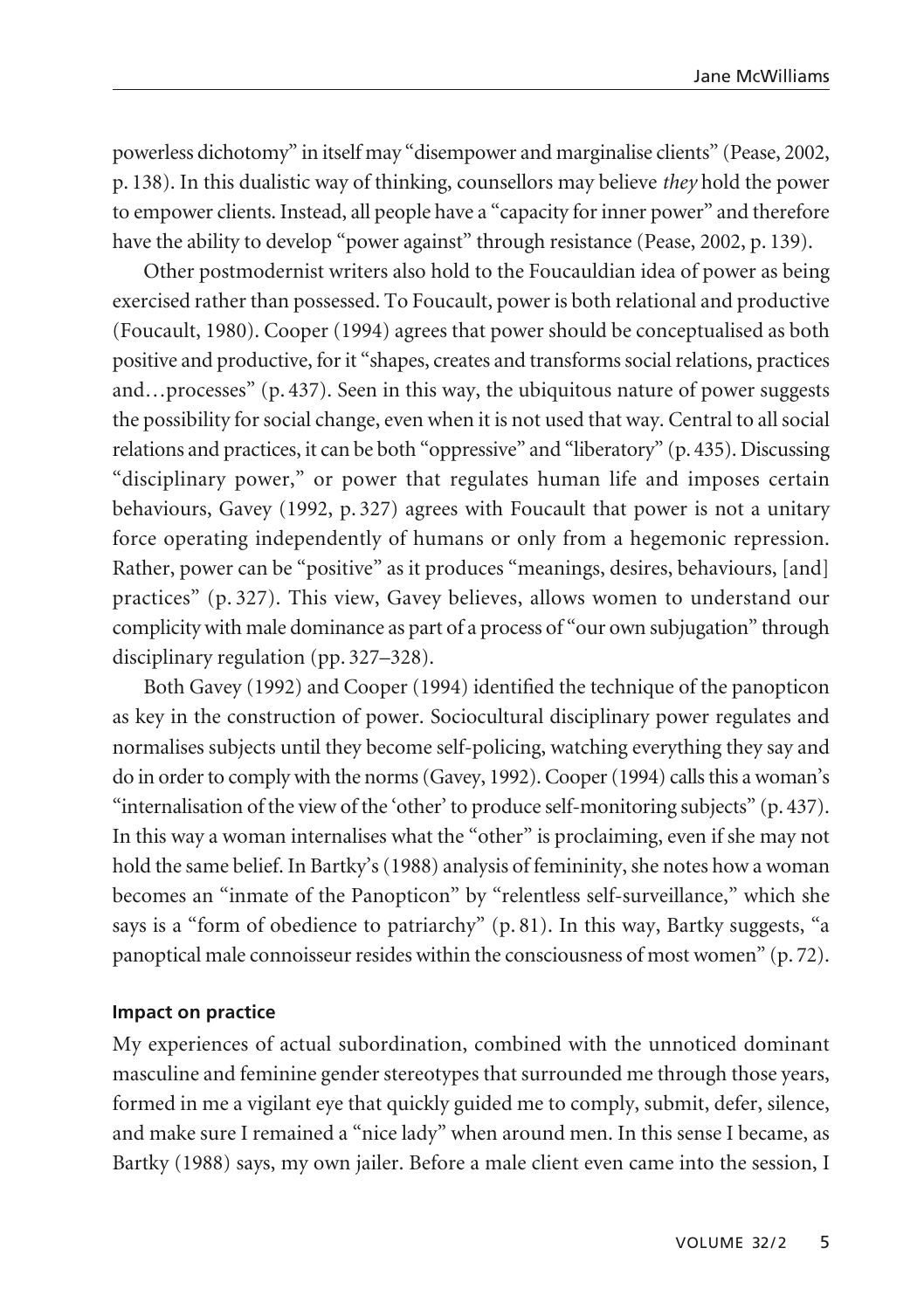was already experiencing a perceived power-over, a retreating into myself, a lessening of my own power, or the retraction of my "penis," simply because it was a man entering the room, even though he may never have exercised his power in this way. *I* was automatically subjugating *myself* in panopticon style before we even started.

Viewing power in this way challenges me to take responsibility for my complicity as an action of my own agency. It renders me accountable and removes the temptation to view myself as a powerless victim. However, at the time, the impact of all this was frightening and now, looking back, I am thankful that I only saw a few male clients before beginning work on this issue. I could not challenge my clients for fear of their reaction. I was anxious throughout every session. One client was sexually attracted to me and instead of inviting him to talk about it, as I would now, I panicked and quickly referred him on. Another client became angry in the room and I completely lost my voice and could not carry on the session. Another client was controlling his wife and I became defensive and angry toward him. The time for a new vision and approach had come. I needed healing. I needed strengthening. I needed to rediscover and act on my inner power. I needed to allow my "penis" to emerge in the counselling room. I needed to "rise up" and learn to "hold onto myself" while working with men.

## **Toward self-determination and agency**

When researching the effects of psychological abuse on women, Murphy (2002) found that reclaiming the self and recovery were common processes for women while saving themselves from abuse. She found women were "pulled downward" by the abuse as well as by gender socialisation (p. 130). Catalysts for change such as becoming aware of the issue, personal disintegration, psychological and physical illness, and/or experiences of validation by others, helped to move women from a narrow definition of self to a broader sense of self. The ongoing emergence of new and authentic aspects of self, despite continuous use of tactics by partners, brought about a new selfdetermination. Murphy's diagram outlining these dynamics (Figure 1) captures pictorially my metaphor for my own process toward discovering and acting from my own "masculine part" (Murphy, 2002, p. 130).

The term "agency" is often used by postmodern writers to describe what it means to live and act in our own power. For example, Monk and Drewery (1994) observed that in order to establish an "ethical human relationship, both persons in an interaction must be…seen as full moral agents" (p. 10). Talking about agency as personal authorship and choice "brings forth the idea of a 'self' that has agency or personal power" and is able to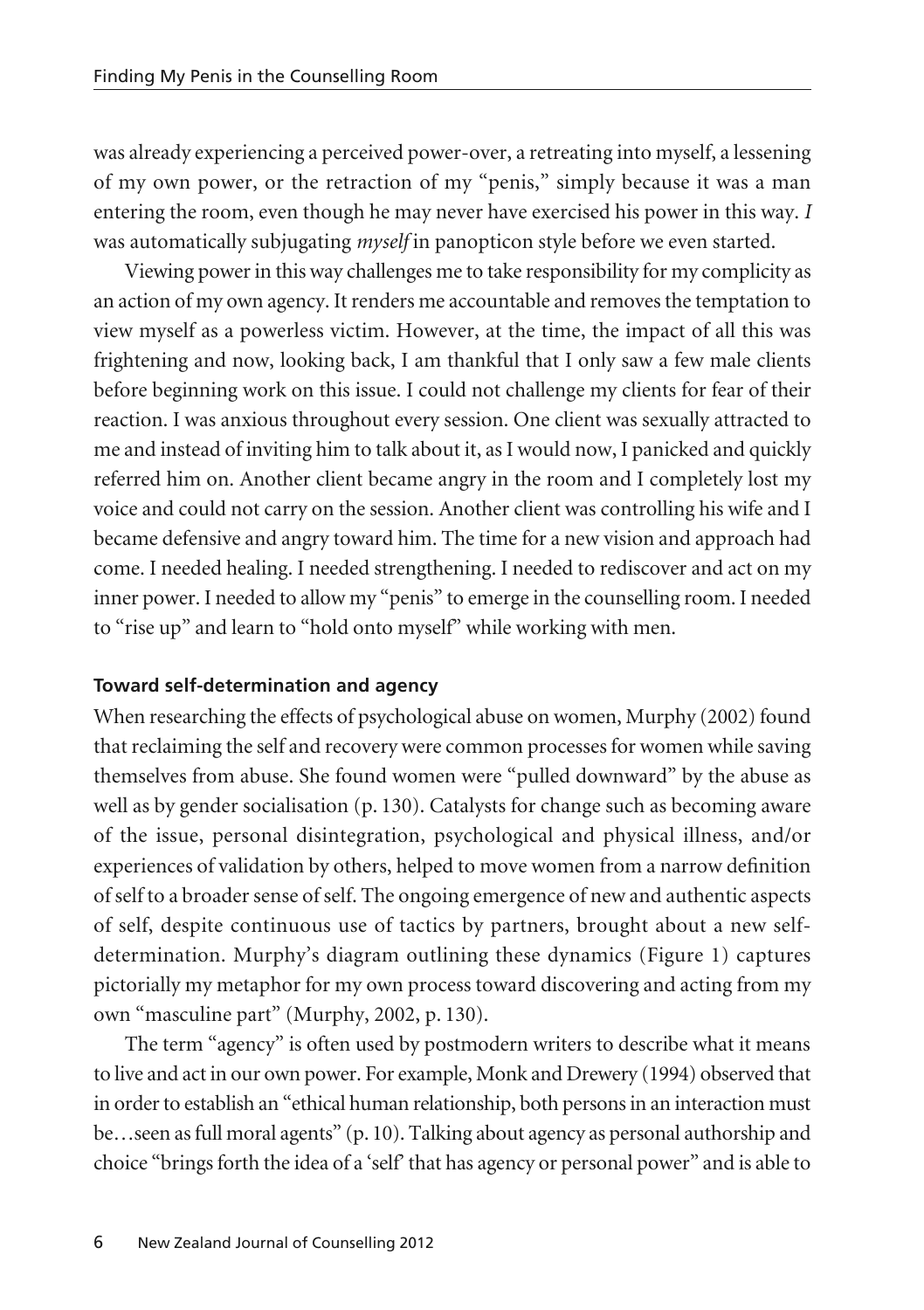

**Figure 1. E**merging self-determination (Murphy, 2002)

make "preferred decisions" (Dixon, 2002, p. 18). Writing about developing agency in abusive relationships, Lempert (1996) noted that abused women are actually "active, although not co-acting equals…with their partners" (p. 270) and they develop their own strategies to cope with, stop, or change the abuse. Utilising these types of "agentic" strategies, women manage the effects of violence (p. 280) and, as I was, are using their power in ways to survive.

In fact, when my postmodern therapist reflected to me that the strategies I was using were actually clever and proactive forms of resistance to abuse, my whole view of my process changed. I discovered I was not a victim of abuse but, instead, held agentic power and could therefore act on my power and bring about change. As Lerner (2004) has written, the only power we really do have is "the power to take charge of [our] own self" (p. 23). Brown (2008) concurred, declaring, "the only way to free ourselves from 'power-over' is to reclaim our real power—the power to create and live by our own definitions" (p. 25). In the words of Cooper (1994), "the 'essence' of power is the 'activated' subject's own sense of agency" (p. 437). My rise out of the entrapment of social discourses and the debilitating effects of the misuse of power and control gave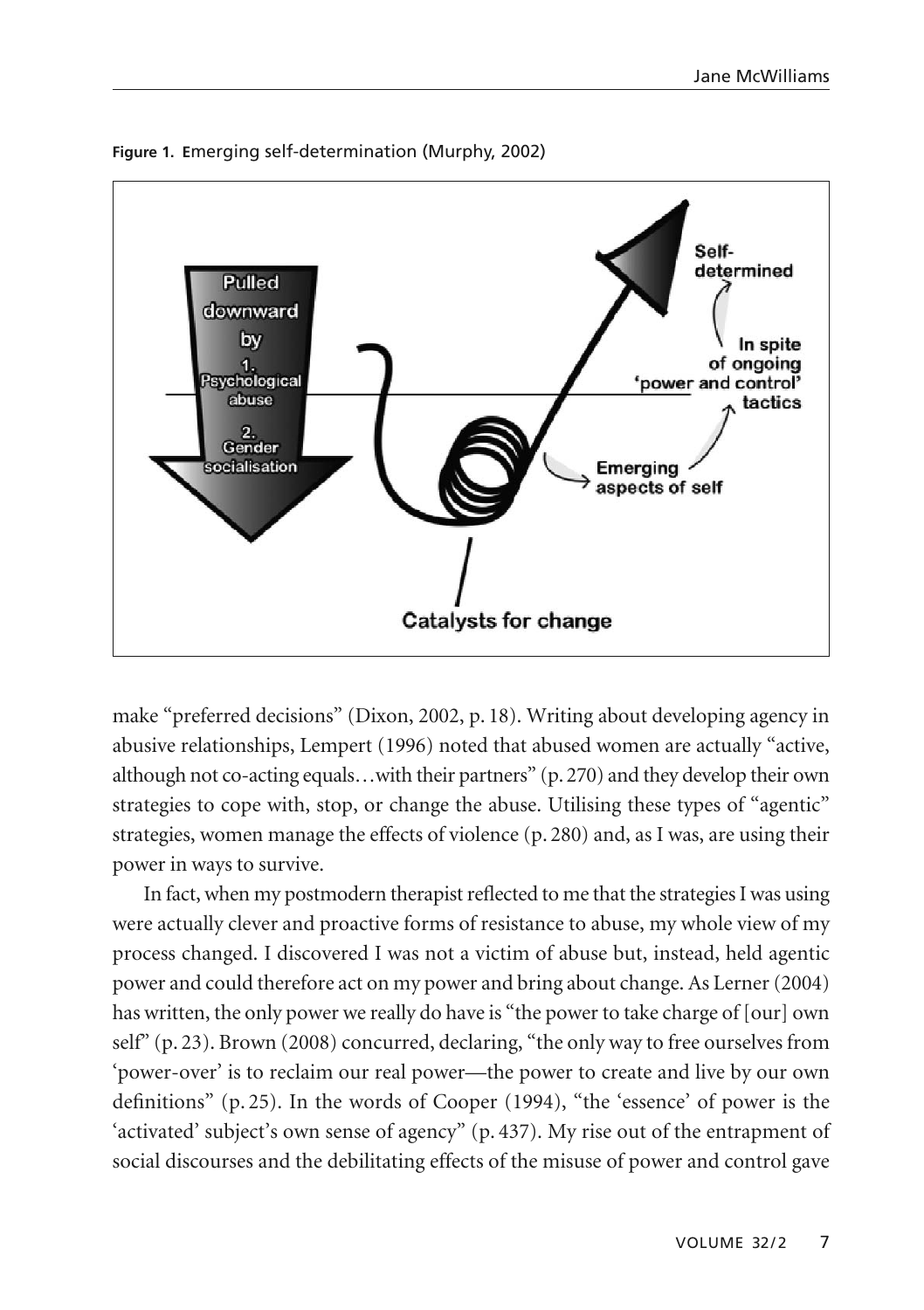me a real sense of determination and hope. I found my masculine part, I discovered what it meant to stand erect, and I discovered the joy of holding onto myself when in the presence of men.

# **A renewing self: Effects on practice**

As I work toward living authentically and exercising my internal strength, I am better able to connect with the men I work with. I am better empowered to deal with the anxiety that arises at times and the proactive countertransference that can emerge in session (Clarkson, 2004). I can sit with male clients and talk with them openly about their sexuality and vulnerabilities. Because of my studies on hierarchies of masculinities (see Connell & Messerschmidt, 2005), I can work with men who are controlling and abusive toward their partners as I have a renewed insight into their own gender socialisation and suppression of *their* authenticity and vulnerability (or feminine part). I have a new empathy for men affected by such socialisation who experience suppression and domination similar to that experienced by many women. I am continuing to learn to allow my "penis" to emerge as I dialogue with certain powerful men and hold my own in the discussion. I am no longer as scared or as anxious.

## **Doing our personal work**

The idea of power, however, continues to baffle me somewhat as a counsellor. While it is widely acknowledged that there is a power differential innate in every counsellor– client relationship, my experience has also been that power differentials can be significant in supervisory relationships as well. Indeed, it is most often fear, shame, and insecurity that cause us to take positions of power and control. I want to challenge any need I have for taking "power-over" positions because of my own insecurities. This draws me to think of the famous therapist Robert Lindner (1955) who, while working with his patient Kirk Allen, became aware of his own personal insecurities and spuriousness. His beliefs of self-superiority and the contempt he held for his "feeble" patients were exposed. This awareness drew him to exclaim, "I know that my chair and the couch are separated only by a thin line. I know that it is, after all…a…combination of accidents that determines, finally, who shall lie on that couch, and who shall sit behind it" (p. 272).

Embelton (2002) invited us to look at the therapeutic relationship from the same level of awareness and to expose the authentic underlying, and sometimes "dangerous", feelings, thoughts, and desires, operating both within and between client and therapist,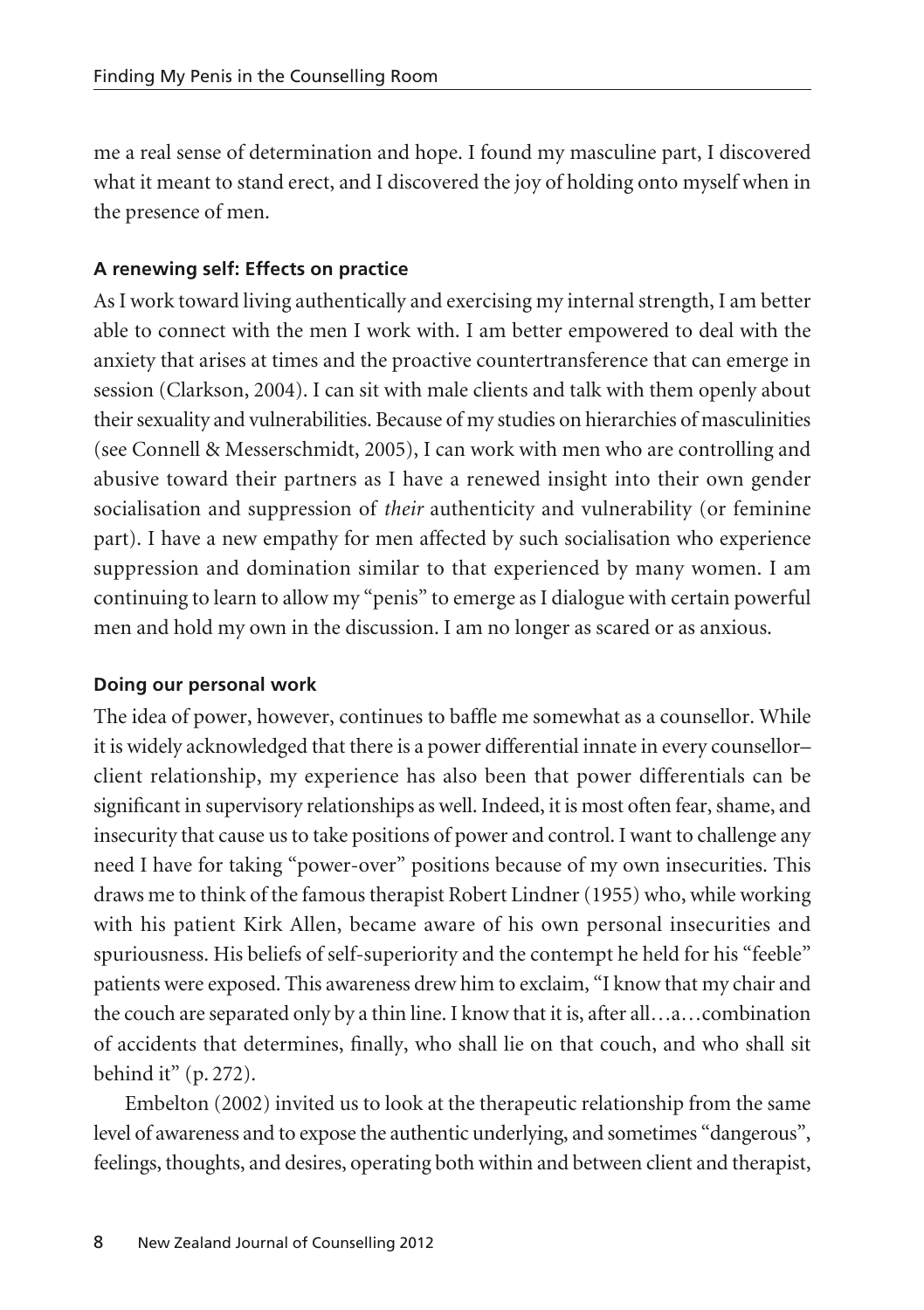and/or therapist and supervisor, by "penetrating the celluloid respectability of therapy" (p. 120). Of course, discussing one's penis and balls is hardly respectable, yet there is something profound that occurs when we get real with each other—when we penetrate the solid, professional, "I have it all together" image that many of us bear.

It was this discourse, that counsellors should have it all together, that triggered much shame in me because I was a counsellor working through the impact of my personal experiences. I find it incredible that some people in both the Christian and secular counselling communities judged me for the struggles I experienced, and the process I went through, in recovering from psychological abuse. For counsellors, the personal difficulties we have experienced in life are often the issues that both drew us to this work and enable us to resonate and empathise deeply with our clients. In her poignant research into shame, Brown (2008) has written that regardless of who we are, what work we do, or how we were raised, we all fight "hidden, silent battles against not being good enough, not having enough and not belonging enough" (p. 127). In having the courage to share our vulnerabilities and authentic struggles, "we force shame out of hiding and end the silence" (Brown, 2008, pp. 127–128).

In some respects this has been my impetus for writing this article. It certainly helped me discover where Lindner's thin line lay. I concur with Kottler (2010), who invites therapists to consider that "The more clients talk about subjects that touch on our own unresolved issues, the more insecure and incompetent we feel about ourselves" (p. 13). Miller (2007) has stressed the importance of therapists recognising, facing, and mourning the painful truths from our pasts so that we do not transfer unconscious and unresolved needs onto our clients. If we are to be effective in our practice as counsellors, we need to face ourselves and deal with every challenge and insecurity that arises so that we do not misuse our power in the counselling room. After all, how can we bear to look at another's "penis" unless we can first handle looking at our own?

## **Conclusion**

It never ceases to amaze me that I come from a long line of feminists, some of whom were involved in changing this country's voting laws for women and the emancipation of women in Britain (see Fry, 1992), yet I was still pinned under dominant patriarchal discourses. Even though my great grandfather, H. G. Wells, wrote and lived liberally and freely, compared to the culture that surrounded him, discourses of patriarchy were still reproduced through my family line. Perhaps this reflects how potent and inexorable gender socialisation can be.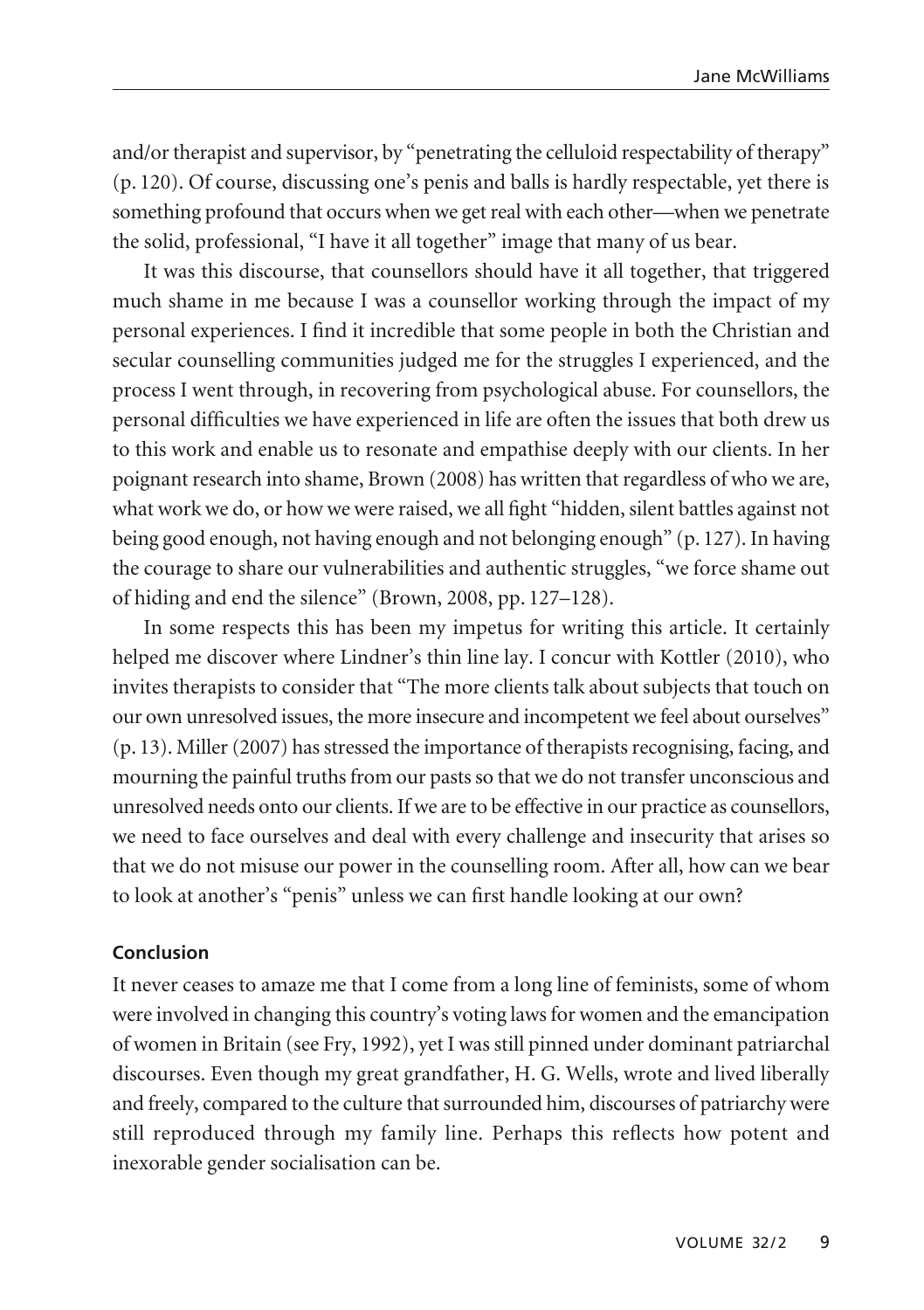However, as Andrews (1998) says, your history does not determine your destiny. I was made for better things. The effects of my history that I note in this article have enabled me to grow and helped me to find another way. The joy of discovering my "masculine part" is helping me to rise up and effect change in my family. My "penis" is assisting me to challenge social discourses as I hear them flaunted in society, and in rising up "erect" I can stand against the injustice of inequality. This knowledge helps me reflect on these issues with clients and challenge them to do the same, and I am seeing healing come for suppressed men and women. In discovering that I have "balls," I am finding a new self-determination. I can celebrate that I have "feminine" *and* "masculine" parts. As Culbertson (2008) wrote, I needed to learn who I was not, in order to discover who I am, and I am still on the journey.

#### References

- Andrews, R. D. (1998). *Lecture 5: Abiding Life Ministries International Discipleship Conference* [Lecture notes]. Coffs Harbour, NSW, Australia.
- Bancroft, L. (2002). *Why does he do that? Inside the minds of angry and controlling men*. London, England: Penguin.
- Bartky, S. (1998). Foucault, femininity, and the modernisation of patriarchal power. In I. Diamond & L. Quinby (Eds.), *Feminism and Foucault: Reflections on resistance* (pp. 61–86). Boston, MA: Northeastern University Press.
- Brown, B. (2008). *I thought it was just me (but it isn't): Telling the truth about perfectionism, inadequacy, and power.* New York, NY: Gotham Books.
- Clarkson, P. (2004). *The therapeutic relationship* (2nd ed.). London, England: Whurr.
- Connell, R. W., & Messerschmidt, J. W. (2005). Hegemonic masculinity: Rethinking the concept. *Gender & Society, 19*(6), 829–859.
- Cooper, D. (1994). Productive, relational, and everywhere? Conceptualising power and resistance within Foucauldian feminism. *Sociology, 28*(2), 435–454.
- Culbertson, P. (2004). He-male or "she"-male? *Forum*: *The Journal of the New Zealand Association of Psychotherapists, 10*, 77–88.
- Culbertson, P. (2008). Eros and liberation: New ways of thinking about sex, gender, and sexuality. *New Zealand Journal of Counselling, 28*(2), 41–55.
- Dixon, G. (2002). Positioning and repositioning: Discourse, power and agency in research and therapy. *New Zealand Journal of Counselling, 23*(2), 14–28.
- Douglas, K. (1994). *Invisible wounds: A self-help guide for New Zealand women in destructive relationships*. Auckland, New Zealand: Penguin.
- Embelton, G. (2002). Dangerous liaisons and shifting boundaries in psychoanalytic